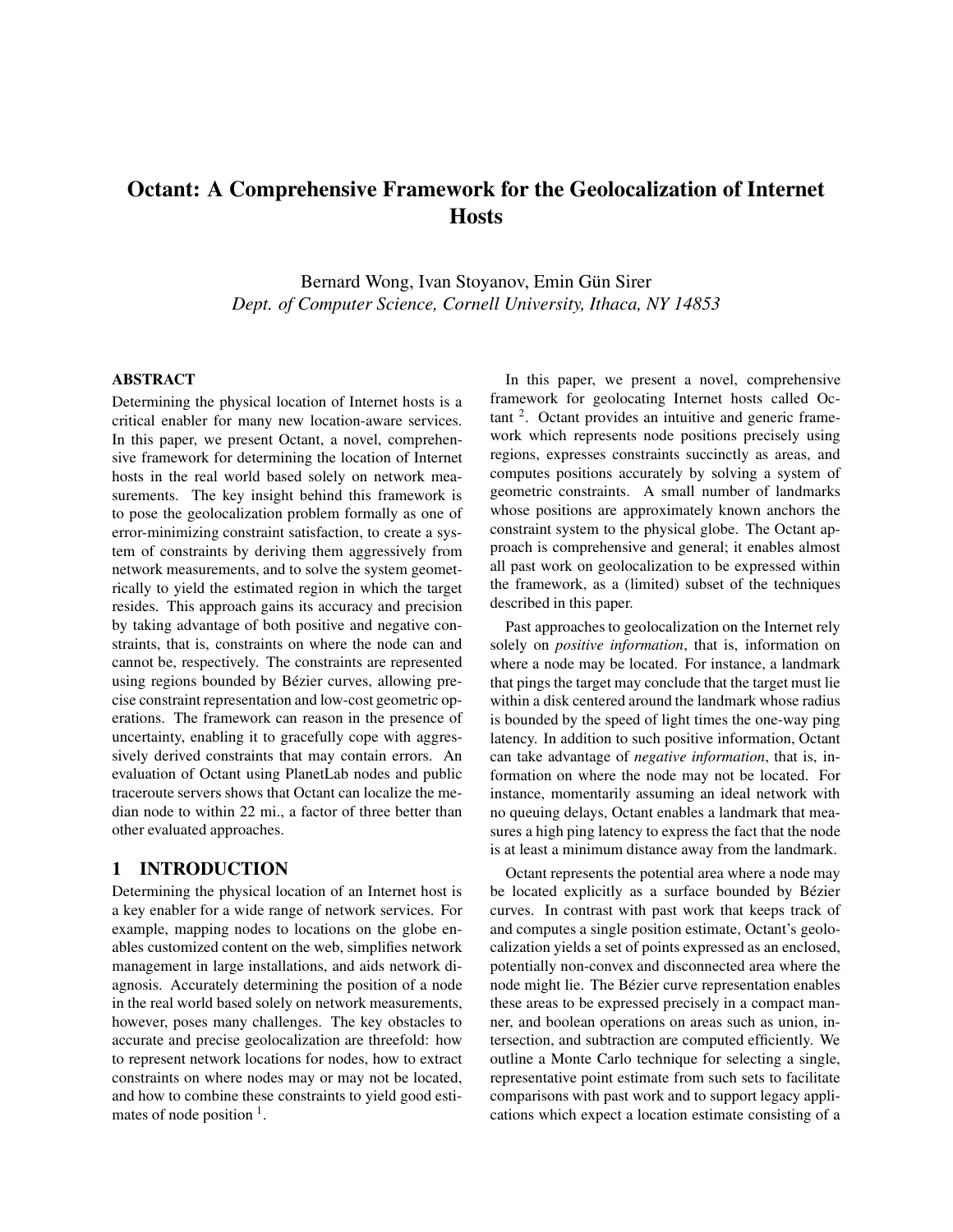single point. In practice, Octant's location estimates are accurate, that is, they almost always contain the actual physical location of the target in the estimated area, as well as precise, that is, the size of the estimated area is small.

Since networks rarely follow idealized models of transmission, the fidelity of geolocation schemes are fundamentally limited by how aggressively they mine the network for constraints. Given the relatively high variance in the correlation between network latency and geographical distance due to congestion and indirect routing, extracting useful positive and negative information is a challenge. Octant uses various principled methods to extract precise constraints from noisy Internet measurements. It compensates for dilation stemming from inelastic delays incurred on the last hop by computing an extra "height" dimension, that captures the effects. It minimizes the impact of indirect routes through piecewise localization of routers on the network path, where it localizes ordinary routers on the path and uses their approximate location to further refine the position estimate of the target node. Finally, Octant uses a weighted solution technique where weights correspond to confidence in a derived constraint to enable the use of aggressive constraints in addition to conservative ones without creating a non-solvable constraint system.

The Octant framework is general and comprehensive. Where available, data from the WHOIS database, the DNS names of routers, and the known locations of uninhabited regions can be naturally integrated into the solution to refine it further. Interestingly, this optimization has enabled Octant to identify "misnamed" routers whose DNS names, based on their ISP's naming convention, would indicate that they are in a particular state when in reality they are several hundred miles away (and are named after a node with which they peer).

Overall, this paper presents a geolocalization system for determining the physical location of hosts on the Internet, and makes three contributions. First, this paper provides a novel and general framework for expressing location constraints and solving them geometrically to yield location estimates. The solution technique, based on Bézier-regions, provides a general-purpose foundation that accommodates any geographic constraint. Second, the paper shows how to aggressively extract constraints from network latency data to yield highly accurate and precise location estimates. Finally, the paper describes a full implementation of the Octant framework, evaluates it using measurements from PlanetLab hosts as well as public traceroute servers, and compares directly to past approaches to geolocalization. We show that the system achieves a median accuracy of 22 miles for its position estimates. In contrast, the best accuracy achieved by GeoLim [11], GeoPing [15], and GeoTrack [15] achieves a median accuracy of 70 miles. Overall, the system is practical, provides a location estimate in under a few seconds per target and achieves high accuracy and precision.

# **2 RELATED WORK**

Past work on geolocalization can be broken down into approaches that determine a single point estimate for a target, and those that, like Octant, provides a region encompassing the set of points where the target may lie.

## **2.1 SINGLE-POINT LOCALIZATION**

IP2Geo [15] proposes three different techniques for geolocalization, called GeoPing, GeoTrack and GeoCluster. GeoPing maps the target node to the landmark node that exhibits the closest latency characteristics, based on a metric for similarity of network signatures [6]. The granularity of GeoPing's geolocalization depends on the number and location of the landmarks, requiring a landmark to be close to each target to produce low-error geolocation.

GeoTrack performs a traceroute to a given target, extracts geographical information from the DNS names of routers on the path, and localizes the node to the last router on the path whose position is known. The accuracy of GeoTrack is thus highly dependent on the distance between last recognizable router to the landmark, as well as the accuracy of the positions extracted from router names.

GeoCluster is a database based technique that first breaks the IP address space into clusters that are likely to be geographically co-located, and then assigns a geographical location to each cluster based on IP-to-location mappings from third party databases. These databases include the user registration records from a large webbased e-mail service, a business web-hosting company, as well as the zip-codes of users of an online TV program guide. This technique requires a large, fine-grain and fresh database. Such databases are not readily available to the public due to potential privacy concerns, the clustering may not sufficiently capture locality, the accuracy of such databases must be perpetually refreshed, and, most importantly, the overall scheme is at the mercy of the geographic clustering performed by ISPs when assigning IP address ranges.

Services such as NetGeo [14] and IP2LL [1] geolocalize an IP address using the locations recorded in the WHOIS database for the corresponding IP address block. The granularity of such a scheme is very coarse for large IP address blocks that may contain geographically diverse nodes. The information in the WHOIS database is also not closely regulated and the address information often indicates the location of the head office of the owner which need not be geographically close to the actual target. Quova [3] is a commercial service that provides IP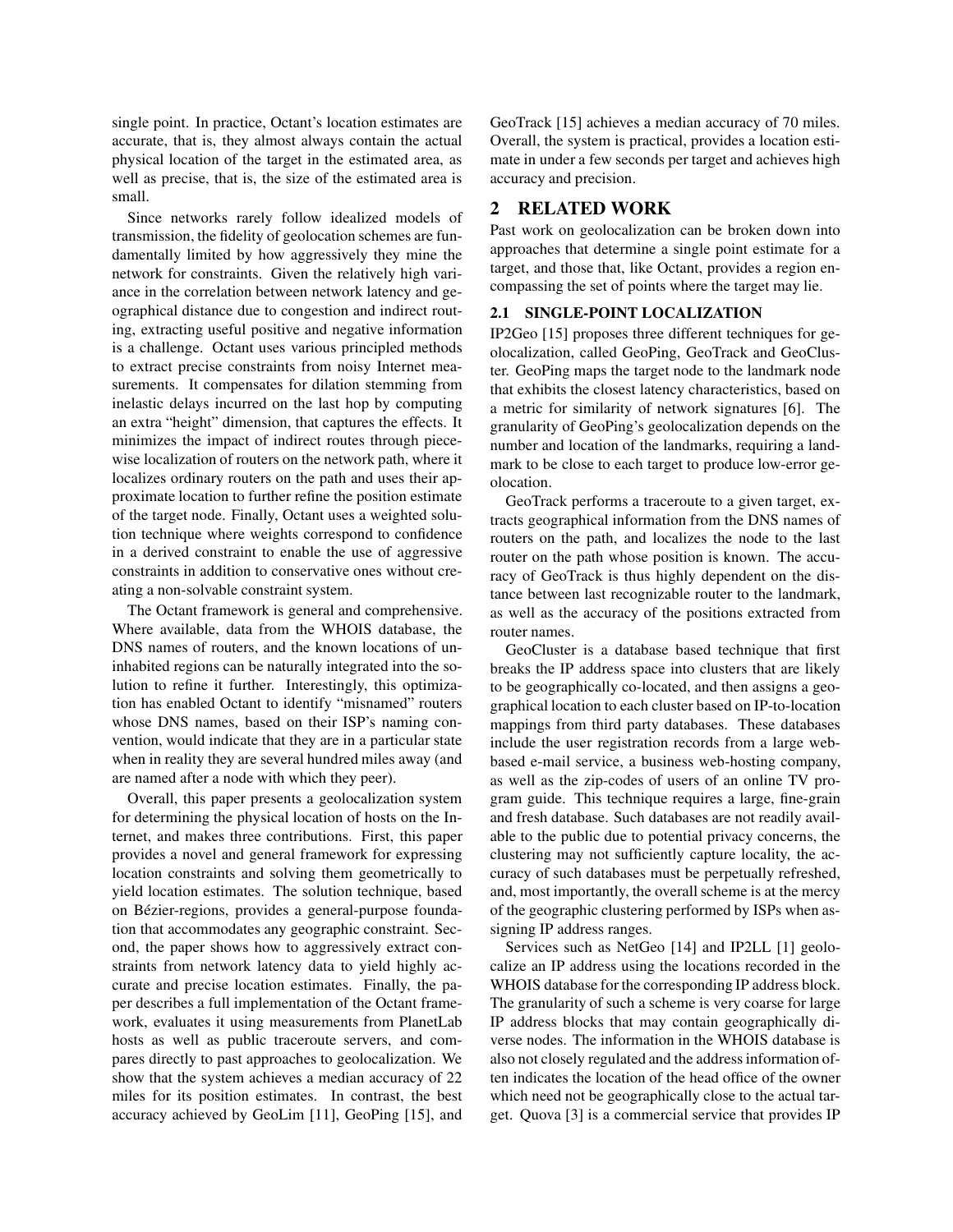geolocalization based on its own proprietary technique. Neither the details of the technique nor a sample dataset are publicly available.

There are several graphical traceroute tools that offer the geographical location of each intermediate router. GTrace [16] successively uses DNS LOC entries, a proprietary database of domain name to geographical location mappings, NetGeo, and domain name country codes, as available, to localize a given node. Visual-Route [4] is a commercial traceroute tools that also offer geographic localization of the nodes along the path.

## **2.2 REGION LOCALIZATION**

GeoLim [11] derives the estimated position of a node by measuring the network latency to the target from a set of landmarks, extracts upper bounds on position based on inter-landmark distance to latency ratios, and locates the node in the region formed by the intersection of these fixes to established landmarks. Since it does not use negative information, permit non-convex regions or handle uncertainty, this approach breaks down as inter-landmark distances increase.

In contrast, Octant provides a general framework for combining both positive and negative constraints to yield a small, bounded region in which a node is located. It differs from past work in that it enables negative information to be used for localization, separates the selection of a representative point estimate from the computation of the feasible set of points in which a node might be located, permits non-convex solution areas, and aggressively harvests constraints from network latency measurements.

Topology-based Geolocation (TBG) [13] uses the maximum transmission speed of packets in fiber to conservatively determine the convex region where the target lies from network latencies between the landmarks and the target. It additionally uses inter-router latencies on the landmarks to target network paths to find a physical placement of the routers and target that minimizes inconsistencies with the network latencies. TBG relies on a global optimization that minimizes average position error for the routers and target. This process can introduce error in the target position in an effort to reduce errors on the location of the intermediate routers. Octant differs from TBG by providing a geometric solution technique rather than one based on global optimization. This enables Octant to perform geolocalization in near real-time, where TBG requires significantly more computational time and resources. A geometric solution technique also allows Octant to seamlessly incorporate exogenous geometric constraints stemming from, for example, geography and demographics. This provides Octant with more sources of information for its geolocalization compared to TBG.



Figure 1: Location representation in Octant. Octant represents the estimated target location as a region bounded by a set of Bézier curves. Each curve  $a, b, c$  consists of four control points  $P_0, ..., P_3$  with  $P_0$  and  $P_3$  as the start and end points respectively and  $P_1$  and  $P_2$  as control points that help direct the curve. This figure requires a total of only nine control points to precisely define. Bézier curves provide a compact way to represent large, complex areas precisely. They also admit efficient intersection, union, and subtraction operations.

Localization has been studied extensively in wireless systems. The wireless localization problem, however, is significantly different from, and easier than, localization on the Internet, as air is close to a perfect medium with well-understood transmission characteristics. The most comprehensive work on localization in wireless networks is Sextant [12]. We share with Sextant the basic insight for accommodating both positive and negative constraints and enabling constraints to be used by landmarks whose positions are not known definitively. Octant differs substantially from Sextant in the various mechanisms it uses to translate Internet measurements to constraints, including its mapping of latencies to constraints, isolating last hop delays, and compensating for indirect routes, among others.

# **3 FRAMEWORK**

The goal of the Octant framework is to compute a region  $\beta_i$  that comprises the set of points on the surface of the globe where node i might be located. This *estimated location region*  $\beta_i$  is computed based on constraints  $\gamma_0 \dots \gamma_n$  provided to Octant.

A constraint  $\gamma$  is a region on the globe in which the target node is believed to reside, along with an associated weight that captures the strength of that belief. The constraint region can have an arbitrary boundary, as in the case of zipcode information extracted from the WHOIS database or coastline information from a geographic database. Octant represents such areas using Bézier-regions, which consist of adjoining piecewise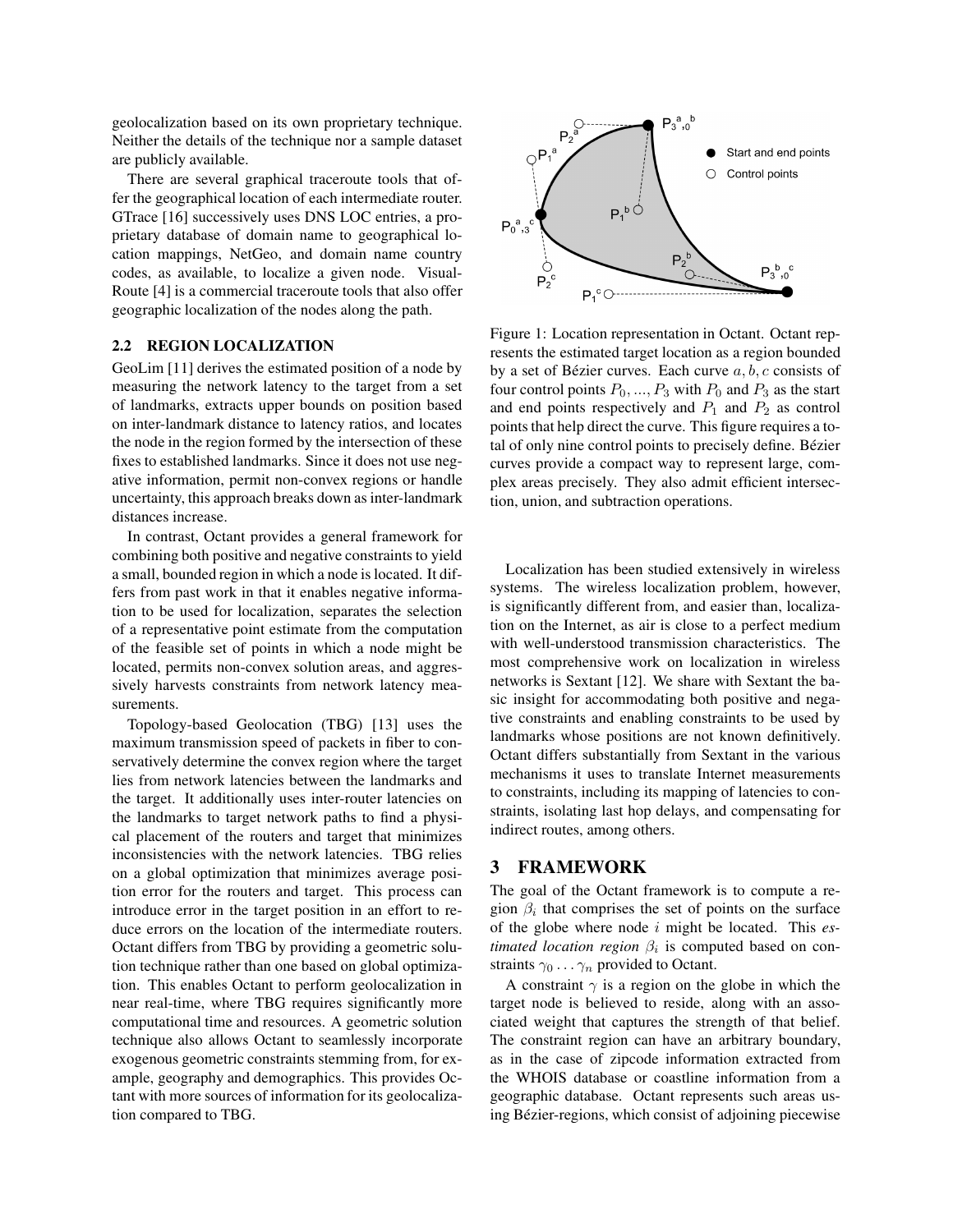

Figure 2: Octant computes an estimated location region for a target node by combining positive and negative information available through latency measurements. The resulting location estimate comprises non-convex, potentially disjoint regions separated by weight.

Bézier curves as illustrated in Figure 1. Bézier curves are polynomial parametric curves with  $n + 1$  control points  $P_0, ..., P_n$  where *n* is the order of the polynomial, with  $n = 3$  for most implementations. Intuitively, the points  $P_0$  and  $P_n$  are the start and end points with the remaining points providing the directional information. Bézier regions provide both precise and compact representation of complex shapes. For example, a circle can be represented exactly using four adjoining Bézier curves and a total of twelve control points.

Typically constraints are obtained via network measurements from a set of nodes, called *landmarks*, whose physical locations are at least partially known. Every landmark node  $L_j$  has an associated estimated location region  $\beta_{L_j}$ , whose size captures the amount of error in the position estimate for the landmark. We call a node a *primary landmark* if its position estimate was created via some exogenous mechanism, such as a GPS measurement or by mapping a street address to global coordinates. Typically, primary landmarks have very low error associated with their position estimates. We call a node a *secondary landmark* if its position estimate was computed by Octant itself. In such cases,  $\beta_{L_j}$  is the result of executing Octant with the secondary landmark  $L_j$  as the target node.

Octant enables landmarks to introduce constraints about the location of a target node based either on *positive* or *negative* information. A positive constraint is of the form "node A is within x miles of Landmark  $L_1$ ," whereas a negative constraint is a statement of the form "node A is further than y miles from Landmark  $L_1$ ." On a finite surface, such as the globe, these two statements both lead to a finite region in which the node is believed to lie. However, the nature of the constraint, either positive or negative, makes a big difference in how these regions are computed.

In the simple case where the location of a primary landmark is known with pinpoint accuracy, a positive constraint with distance d defines a disk with radius d centered around the landmark in which the node must reside. A negative constraint with distance  $d'$  defines the complement, namely, all points on the globe that are not within the disk with radius  $d'$ . In typical Octant operation, each landmark  $L_i$  contributes both a positive and a negative constraint. When the source landmark is a primary whose position is known accurately, such constraints define an annulus.

Octant enables meaningful extraction of constraint regions even when the position of the landmark is approximate and consists of an irregular region. For a secondary landmark k whose position estimate is  $\beta_k$ , a positive constraint with distance  $d$  defines a region that consists of the union of all circles of radius d at all points inside  $\beta_k$  (formally,  $\gamma = \bigcup_{(x,y)\in\beta_k} c(x,y,d)$  where  $c(x,y,d)$  is the disk with radius d centered at  $(x, y)$ ). In contrast, a negative constraint rules out the possibility that the target is located at those points that are within distance d regardless of where the landmark might be within  $\beta_k$  (formally,  $\gamma = \bigcap_{(x,y)\in\beta_k} c(x,y,d).$ 

Given the description above, it may seem that computing these intersection and union regions might take time proportional to the area of  $\beta_k$ , and thus be infeasible. Octant's representation of regions using Bézier curves enables these operations to be performed very efficiently via transformations only on the endpoints of Bézier segments. Since Bézier curves are used heavily in computer graphics, efficient implementations of Bézier clipping and union operations are available. However, the number of Bézier segments in a region increases with each intersection and union operation, which gradually expands the number of curves to track and manipulate, which in turn poses a limit to the scalability of the framework. So a scalable Octant implementation may decide to approximate certain complex  $\beta_k$  with a simple bounding circle in order to keep the number of curves per region in check and thus gain scalability at the cost of modest error. Figure 3 illustrates the derivation of positive and negative constraints from primary and secondary landmarks.

Given a set  $\Omega$  of positive constraints and a set  $\Phi$  of negative constraints on the position of a target node  $i$ , the estimated location region for the target is given by:

$$
\beta_i = \bigcap_{X_i \in \Omega} X_i \setminus \bigcup_{X_i \in \Phi} X_i.
$$

This equation is precise and lends itself to an efficient and elegant geometric solution. Figure 2 illustrates how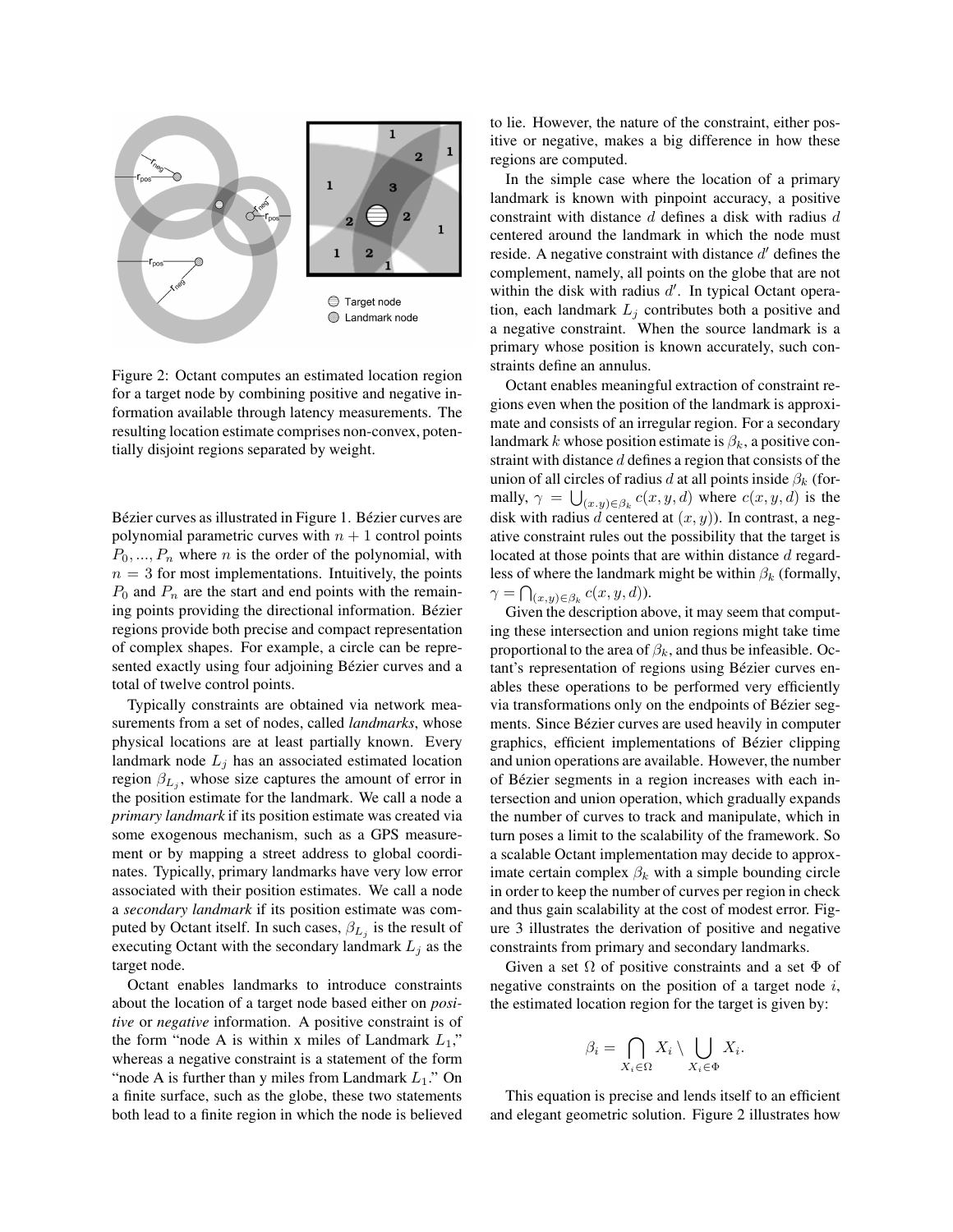

Figure 3: Comprehensive use of positive and negative constraints in Octant. (a) A primary landmark, with a precise position estimate, and its associated constraints. (b) Positive constraints are calculated by taking the union of all circles in the estimated area. A node within distance  $d$  must reside in the region marked with the dark outer line. Only a subsample of the circles are shown for clarity. (c) Negative constraints are computed by taking the intersection of all circles in the estimated area. A node outside of distance  $d$  can not be in the region marked with the dotted line. (d) A secondary landmark, whose position is not known precisely. Note that the associated constraints lead to a larger annulus, due to the conservative, sound way in which Octant combines them. An implementation may replace complex Bézier regions with a bounding circle for efficiency.

Octant combines constraints to yield an accurate estimated location region for a target.

There are, however, many issues to solve before this approach can be used for practical geolocalization on the Internet. In the general formulation above, all constraints are weighted equally and the solution is discrete; a point is either part of the solution space or it is not. A discrete solution strategy leads to a brittle system, as a single erroneous constraint will collapse the estimated location region down to the empty set. One strategy is to use only highly conservative positive constraints derived from the speed of light and avoid all negative constraints. We show later that such a conservative strategy does not achieve good precision. In the next set of sections, we detail optimizations that enable the basic Octant framework to be applied to noisy and conflicting measurements on the Internet.

If latencies on the Internet were directly proportional to distances in the real world, the geolocalization problem would be greatly simplified. Three factors complicate Internet latency measurements. First, the Internet consists of heterogeneous links, hosts and routers whose transmission and processing speeds vary widely. Second, inelastic delays incurred on the last hop can introduce additional latencies that break the correspondence between round trip timings and physical distances. Finally, packets often follow indirect, circuitous paths from a source to a destination, rendering great-circle approximations inaccurate. In the next three sections, we address each of these problems in turn.

#### **3.1 MAPPING LATENCIES TO DISTANCES**

The network latency between a target and a landmark physically bounds their maximum geographical distance. A round-trip latency measurement of d milliseconds between a landmark and a target can be translated into a distance constraint using the propagation delay of light in fiber, approximately  $\frac{2}{3}$  the speed of light. This yields a conservative positive constraint on node locations that can then be solved using the Octant framework to yield a sound estimated position for the target; such an estimate will never yield an infeasible  $(\emptyset)$  solution. In practice, however, such constraints are so loose that they lead to very low precision.

Yet the correlation between latency measurements and real-world distances is typically better and tighter than constraints based on the speed of light. Figure 4 plots the network latency against physical distance from a primary landmark (planetlab1.cs.rochester.edu) to all other primary landmarks in our study. The figure makes clear the loose correlation between physical distance and illustrates how overly conservative the speed of light bounds can be. In addition, the empty region to the lower right suggests that few links are significantly congested; nodes that are physically close are typically reachable in a short amount of time. This presents an opportunity for a system wishing to aggressively extract constraints at the risk of occasionally making overly aggressive claims, to both tighten the bounds on positive constraints and to introduce negative constraints.

Octant calibrates each landmark when the landmark is initialized as well as periodically to determine the correlation between network measurements performed from that landmark and real-world distances. The goal of the calibration step is to compute two bounds  $R_L(d)$  and  $r_L(d)$  for each landmark L and latency measurement d such that a node  $i$  whose ping time is  $d$  will be between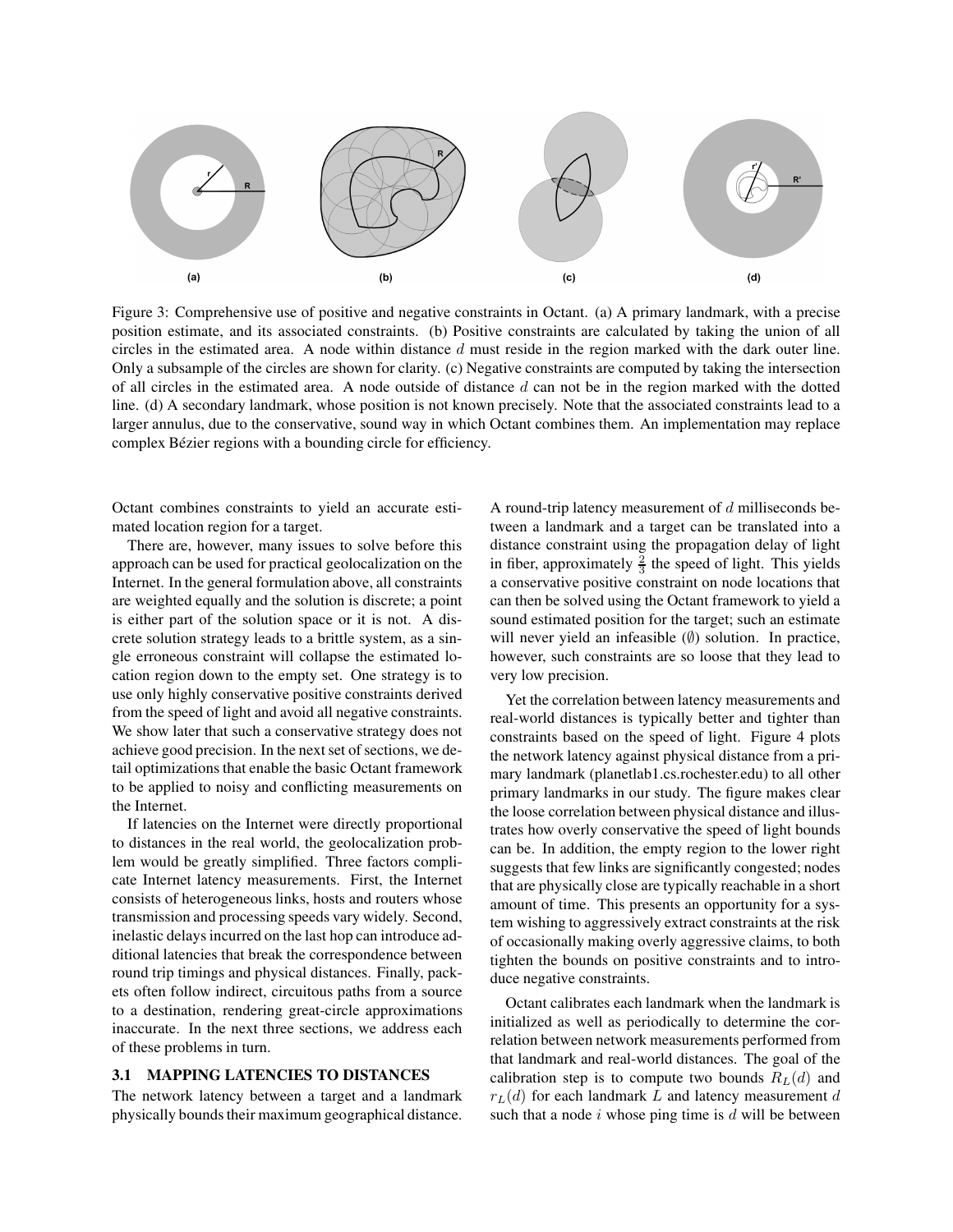

Figure 4: The latency-to-distance plot of peer landmarks for a representative landmark (planetlab1.cs.rochester.edu). The shaded region denotes the valid point locations as bounded by the propagation delay time of light in fiber. The convex hull around the data-points serves as the positive and negative constraints for the node. For a given latency, the top and bottom of the hull represent the outer and inner radius respectively of the constraint annulus. As distances increase, fewer representative nodes remain, rendering the convex hull overly aggressive. Vertical lines indicate the 50 and 75th percentile cutoffs, where the convex hull is cut and replaced with conservative positive and negative constraints when insufficient representative nodes remain.

 $r_L(d) \leq ||loc(L) - loc(i)|| \leq R_L(d)$ . This permits Octant to extract a positive and a negative constraint for each measurement made from each landmark. Note that when  $r<sub>L</sub>(d) = 0$ , the negative constraint is defunct and does not play a role in localization; for nodes that are so close that ping times are dominated by queuing delays,  $r<sub>L</sub>$  should be zero.

A principled approach is used to conservatively pick  $R_L$  and  $r_L$ . Each landmark periodically pings all other landmarks in the system, creating a correlation table much like Figure 4. It then determines the convex hull around the points on the graph. Functions  $R_L$  and  $r_L$ correspond to the upper and lower facets of the convex hull. This approach for extracting constraints is both tight and conservative. The  $R_L$  and  $r_L$  bounds do not contradict any empirical results, as the convex hull envelopes all data points measured at the landmark. The bounds are significantly tighter than bounds derived from linear functions used in previous techniques [11]. And the convex hull facets are smooth, positively sloped, and closely track the average latency to distance correlation.

In practice, this approach yields good results when

there are sufficient landmarks that inter-landmark measurements approximate landmark-to-target measurements. In cases where the target has a direct and congestion-free path to the landmark, it may lie beyond  $R_L(d)$ , and vice versa for  $r_L(d)$ . While extensions to Octant we discuss later can compensate for occasional errors, the  $r$  and  $R$  estimates may be systematically wrong when there are just insufficient landmarks to draw statistically valid conclusions. Consequently, Octant introduces a cutoff at latency  $\rho$ , such that a tunable percentile of landmarks lie to the left of  $\rho$ , and discards the part of the convex hull that lies to the right of  $\rho$ . That is, only the part of the convex hull for which sufficient data points are available is taken into consideration. Octant then uses  $r_L(x) = r_L(\rho), \forall x \ge \rho$ , and  $R_L(x) =$  $m(x - \rho) + R_L(\rho), m = (y_z - R_L(\rho))/(x_z - \rho)$ , where a fictitious sentinel datapoint  $z$ , placed far away, provides a smooth transition from the aggressive estimates on the convex hull towards the conservative constraints based on the limits imposed by the speed of light.

## **3.2 LAST HOP DELAYS**

Mapping latencies to distances is further complicated by additional queuing, processing, and transmission delays associated with the last hop. For home users, these last hop delays can be attributed to cable and DSL connections that are often under-provisioned. Even in the wide area, the processing overhead on servers adds additional time to latency measurements that can overshadow the transmission delays. For instance, on overloaded Planetlab nodes, measured latencies can be significantly inflated even with careful use of kernel timestamps. Consequently, achieving more accurate and robust localization results requires that we isolate the inelastic delay components which artificially inflate latency measurements and confound the latency to distance correlation.

Ideally, a geolocalization system would query all routers on all inter-node paths, isolate routers that are present on every path from each node, and associate the queuing and transmission delays of these routers along with the node's average processing delay as the inelastic component of the node. Since this approach is impractical, we need a feasible way to approximate the last hop delay from latency measurements.

Three properties of the problem domain motivate an end-to-end approach to the measurement and representation of last hop delay in Octant. First, localization needs to be performed quickly without the cooperation of the target host. This rules out the use of precise timing hardware for packet dilation, as well as software approaches that require pre-installed processing code on the target. Second, creating detailed maps of the underlying physical network, as in network tomography [19, 8], entails significant overhead and does not yet provide answers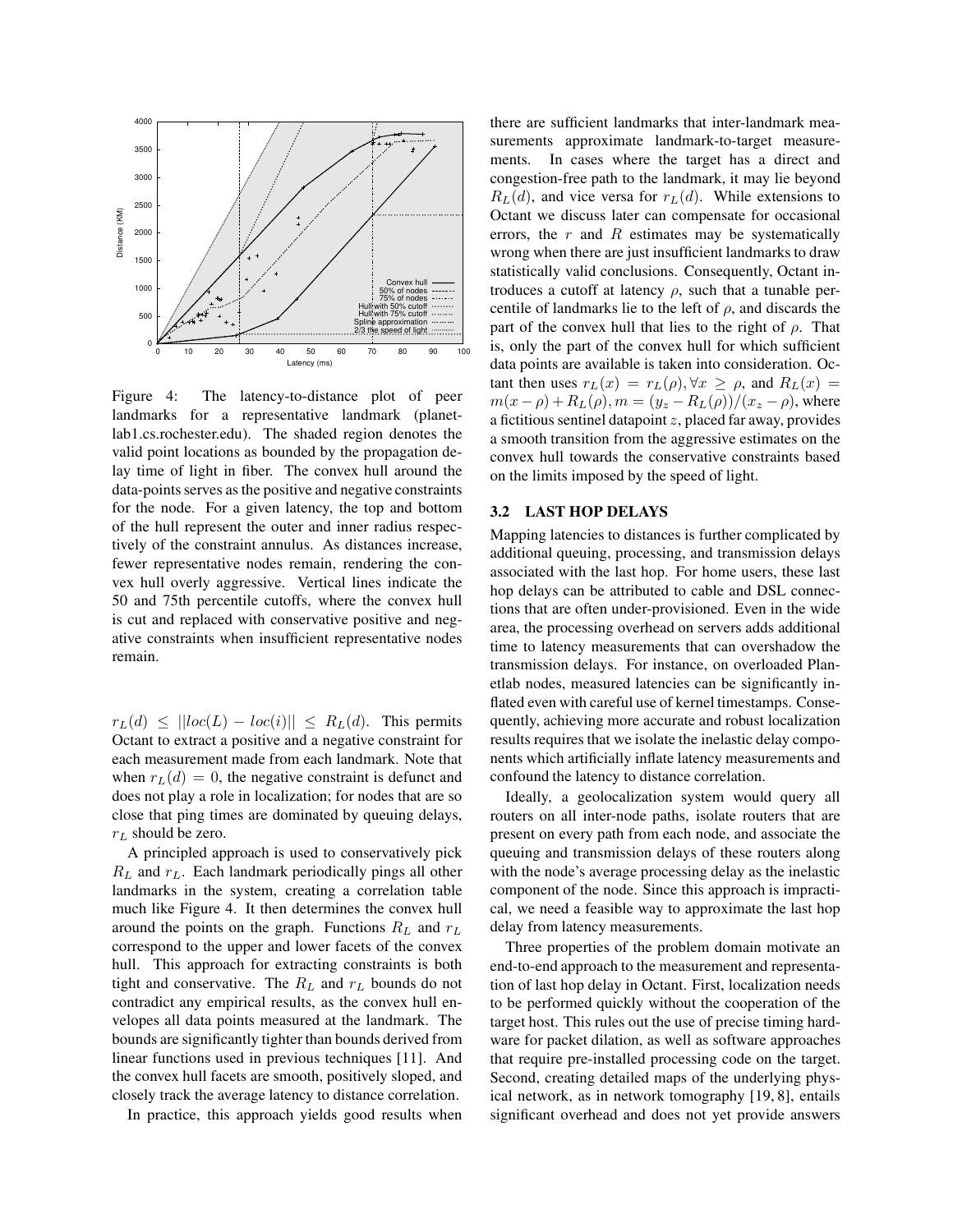on the timescales necessary for on-the-fly localization. Third, Octant has mechanisms in place to accommodate uncertainty in constraints (section 3.4) and can thus afford imprecision in its last hop delay estimates. These properties led us to use a fast, low-overhead, end-to-end approach for capturing the last hop delay seen on measurements from a given host in a single, simple metric which we call height.

Octant derives height estimates from pair-wise latency measurements between landmarks. Primary landmarks, say  $a, b, c$ , measure their latencies, denoted [a, b], [a, c],  $[b, c]$ . The measure for latency is the round-trip time, which captures the last hop delays in both link directions. Since the positions of primary landmarks are known, the great circle distances between the landmarks can be computed, which yield corresponding estimates of transmission delay, denoted  $(a, b)$ ,  $(a, c)$ ,  $(b, c)$ . This provides an estimate of the last hop delay between any two landmarks<sup>3</sup>; for instance, the last hop delay between landmarks a and b is  $[a, b] - (a, b)$ . Octant determines how much of the delays can be attributed to each landmark, denoted  $a'$ ,  $b'$ ,  $c'$ , by solving the following set of equations:

|  |             |                                                                                       | $[a,b] - (a,b)$   |
|--|-------------|---------------------------------------------------------------------------------------|-------------------|
|  | $0 \quad 1$ | $\begin{bmatrix} 1 & 0 \\ 0 & 1 \end{bmatrix} \begin{bmatrix} a' \\ b' \end{bmatrix}$ | $[a, c] - (a, c)$ |
|  |             | $\begin{array}{ c c c c c c c c } \hline 0 & 1 & 1 & c' \ \hline \end{array}$         | $[b, c] - (b, c)$ |

Similarly, for a target  $t$ , Octant can compute  $t'$ , as well as an estimate of the longitude and latitude,  $t_{long}$  and  $t_{lat}$ , by solving the following system of equations:

$$
a' + t' + (a, t) = [a, t] b' + t' + (b, t) = [b, t] c' + t' + (c, t) = [c, t]
$$

where  $(a, t)$  can be computed in terms of  $a_{lona}$ ,  $a_{lat}$ ,  $t_{long}$ ,  $t_{lat}$ . We can then solve for the  $t'$ ,  $t_{long}$ ,  $t_{lat}$  that minimizes the residue. The computed  $t_{long}$  and  $t_{lat}$  result, similar to the synthetic coordinates assigned by [9], has relatively high error and is not used in the later stages. The target node itself need not participate in the solution for its height, except by responding to pings from landmarks. Figure 5 shows the heights of the landmarks in our PlanetLab dataset.

Given the target and landmarks' heights, each landmark can shift its  $R_L$  up if the target's height is less than the heights of the other landmarks, and similarly shift its  $r<sub>L</sub>$  down if the target's height is greater than the heights of the other landmarks. This provides a principled basis for ensuring that at least a fraction of the time packets spend in the last hop do not skew the derived constraints.

#### **3.3 INDIRECT ROUTES**

The preceding discussion made the simplifying assumption that route lengths between landmarks and the target



Figure 5: Heights computed by Octant to capture last hop delays on network paths to geographically distributed landmarks. Vertical bars represent landmarks, their position corresponds to their physical location, while the length of the bars corresponds to their assigned heights.

are proportional to great circle distances. Studies [17] have shown that this is often not the case in practice, due to policy routing. For instance, routes between subscribers in Ithaca, NY and Cornell University traverse Syracuse, NY, Brockport, IL, and New York City before getting routed back to Cornell, traveling approximately 800 miles to cover less than a mile of physical distance. A geolocalization system with a built-in assumption of proportionality would not be able to achieve good accuracy.

Note that the preceding section on height computation addresses some, but not all, of the inaccuracies stemming from indirect routes. In the example above, if all packets from this landmark get routed through Syracuse, NY, the distance between Ithaca and Syracuse will be folded into the landmark's height, enabling the landmark to accurately compute negative information even for nodes that are near it (without the height, the landmark might preclude its next door neighbors from being located in Ithaca). The height optimization, however, does not address inaccuracies stemming from the inconsistent, or unexpected use of indirect routes. Specifically, nodes with otherwise low heights might choose unexpectedly long and circuitous routes for certain targets. This occurs often enough in practice that accurate geolocalization requires a mechanism to compensate for its effects.

Octant addresses indirect routes by performing piecewise localization, that is localizing routers on the network path from the landmarks to the target serially, using routers localized on previous steps as secondary landmarks. This approach yields much better results than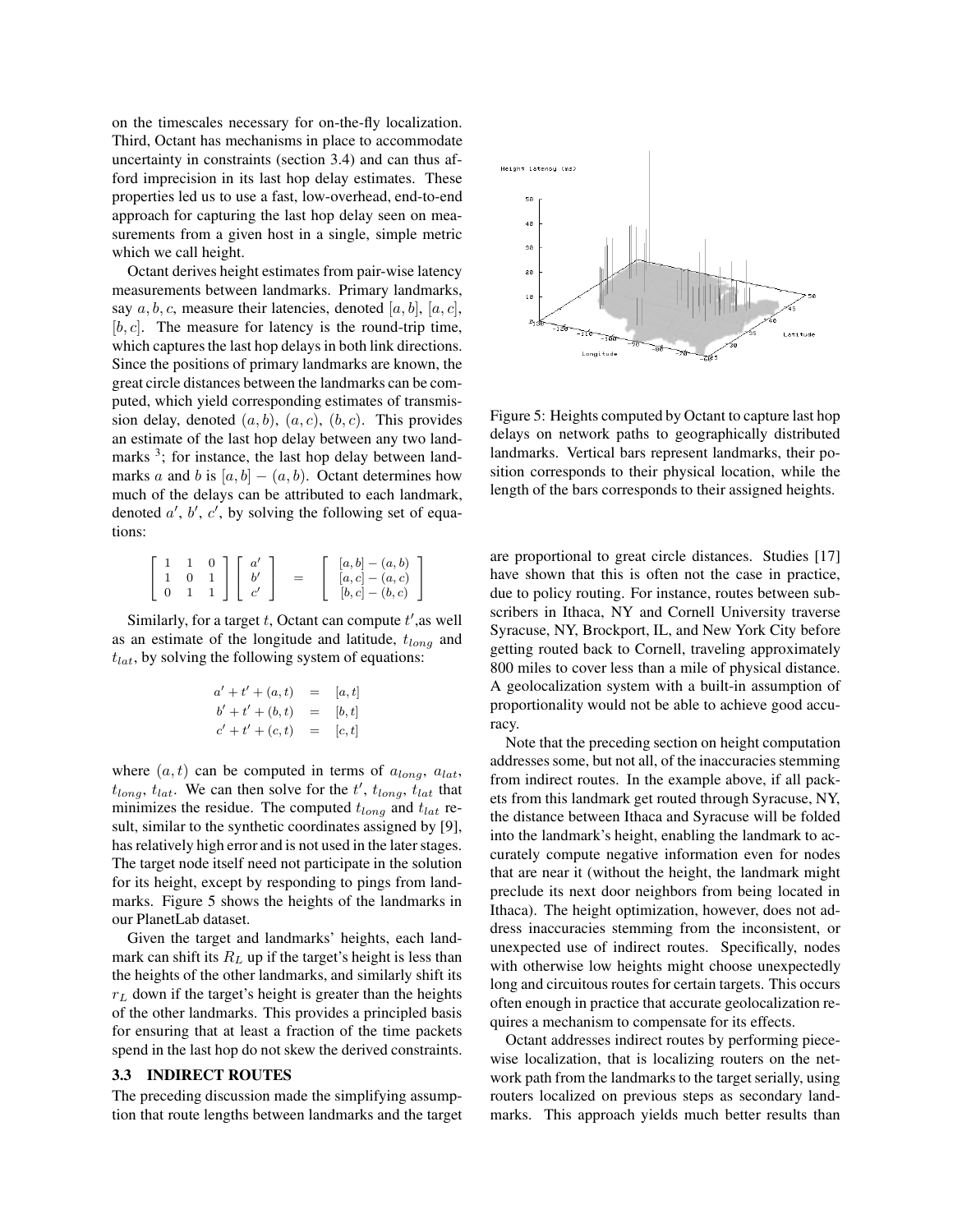

Figure 6: The use of intermediate routers as secondary landmarks can significantly increase localization accuracy. Octant is used first to determine the estimated location area for a router. Where possible, Octant refines location estimates based on the city, extracted from the router's DNS name with **undns**, in which the router is located. This is shown for Indianapolis and Houston, where dots represent the center of every zipcode located in that city. For Buffalo and Kansas City, the location of the routers is computed using Octant without undns information. The rings around Buffalo and Ithaca are omitted for clarity.

using just end-to-end latencies, and is illustrated in Figure 6. Since Octant can perform localization based solely on round-trip timings, localizing routers does not require any additional code to be deployed.

While the Octant framework can be used as is to locate routers, the structured way in which most routers are named enables Octant to extract more precise information about their location. Octant performs a reverse DNS lookup on each router on the path and determines the city in which it resides by using the **undns** [18] tool, which extracts locations from ISP-specific naming patterns in router names. The city names for routers with city information are converted into geographical coordinates using data from the US census zipcode database. A given city can have multiple coordinates in the database, with each representing the location of a zipcode region. The location of a router of a given city is the bounding circle encompassing the city's coordinates with a tunable slack to account for large zipcode regions. This approach yields much better results than using just end-to-end latencies, as routes between routers separated by a single link is largely void of indirect routing.

#### **3.4 HANDLING UNCERTAINTY**

A mechanism to handle and filter out erroneous constraints is critical to maintaining high localization accuracy. The core mechanism Octant uses is to assign weights to constraints based on their inherent accuracy.

For latency-based constraints, we have observed that the accuracy of constraints from landmarks that have high latency to the target are less trustworthy than those that are nearby. The simple intuition behind this is that the increase in latency is either due to far-away nodes that have a higher probability of traversing through indirect, meandering routes or travel along paths that have high congestion, which often results in constraints that are of relatively little use compared to nearby nodes.

Octant uses a weight system that decreases exponentially with increasing latency, thereby mitigating the effect of high-latency landmarks when lower latency landmarks are present. A weight is associated with each constraint based on the latency between the originating landmark and the target node. When two regions overlap, the weights are added together. In the absence of weights, regions can be combined via union and intersection operations, leading to a discrete solution for a location estimate - the node is either within a region, or lies outside. The introduction of weights changes the implementation. When two regions overlap, Octant determines all possible resulting regions via intersections, and assigns the associated weight to each. The final estimated location region is computed by taking the union of all regions, sorted by weight, such that they exceed a desired weight or region size threshold.

Weights enable Octant to integrate constraints of questionable verity into the system. Recall that, when the resulting area is the empty set, going back and finding the minimal set of constraints that led to an infeasible solution is an NP-complete problem. Weights allow conflicting information to be introduced into the system at little risk of over-constraining the final system and reducing its effectiveness; overaggressive constraints from latency measurements, incorrect zipcode from WHOIS, or misnamed routers in **undns** will not just render the solution down to the empty set. Bad constraints may still impact accuracy if there are no compensating factors, but weights enable Octant to associate a probability measure with regions of space in which a node might lie.

#### **3.5 ITERATIVE REFINEMENT**

Localization in the Octant framework can be broken down into two phases. The first is to use accurate and mostly conservative constraints to construct an estimated location region that contains the target with high probability. A second optional phase is to use less accurate and more aggressive constraints to obtain a better estimate of the target location inside the initial estimated region.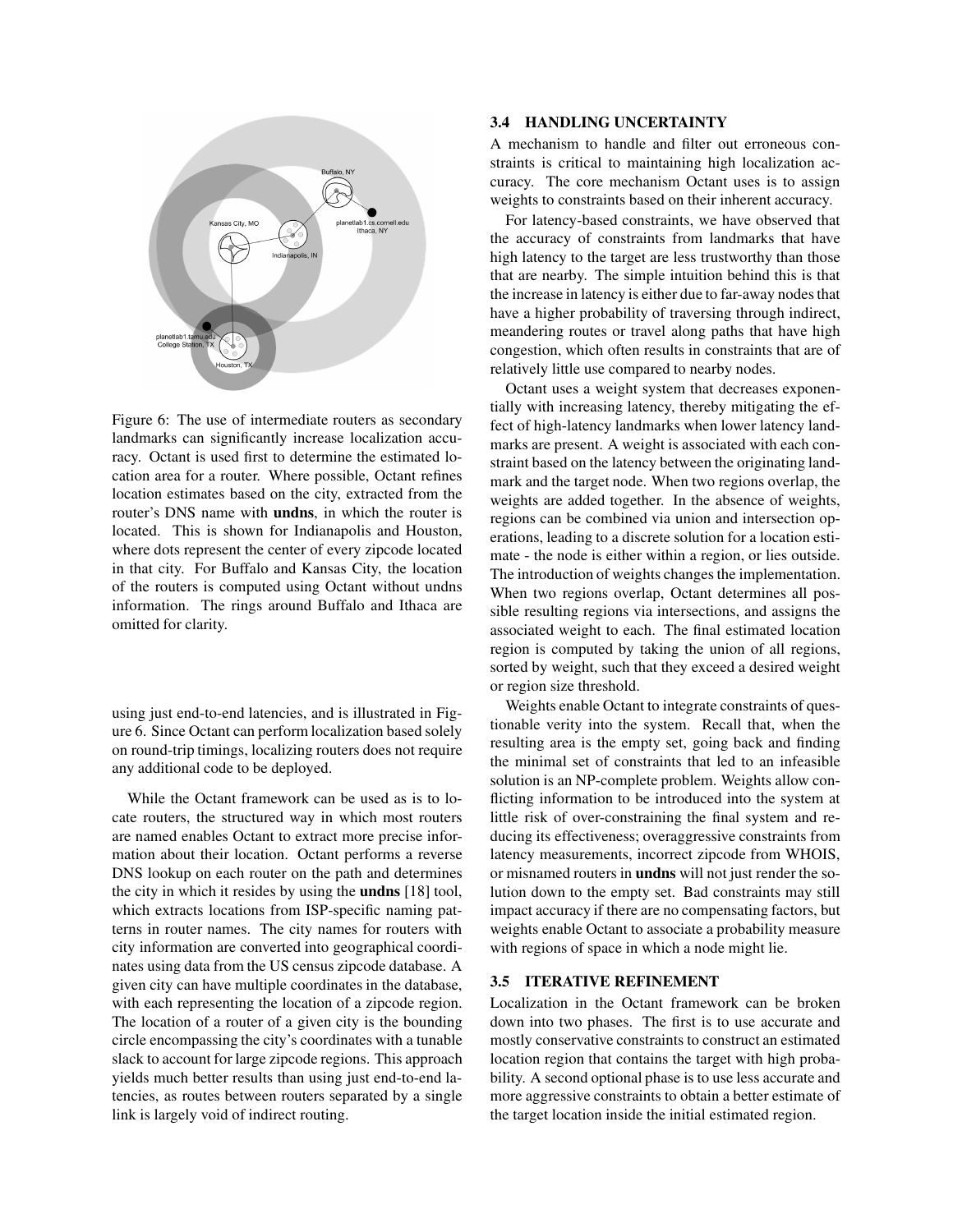In section 3.1, we introduced a scheme by which tight bounds can be established for the negative and positive constraints. While that approach, based on computing the convex hull that includes all inter-landmark measurements, achieves high accuracy in practice, it may sometimes return estimated location regions that are too big and imprecise. The reader will observe that it may be possible to use even more aggressive constraints than those dictated by the discussion so far and achieve smaller estimated location regions. The downside of more aggressive constraints is that they may yield an infeasible system of constraints, where the estimated region collapses down to the empty set. In between these two extremes is a setting at which constraints are set just so that the feasible solution space is below a desired parameter. Iterative refinement is an extension to the basic Octant framework to find this setting.

During the calibration phase, Octant additionally computes for each landmark the interpolated spline that minimizes the square error to the latency-to-distance datapoints of its inter-landmark measurements, as shown with the dashed lines in Figure 4. Opportunistic positive constraints are then derived from the spline by multiplying the spline by a constant  $\delta$ , while negative constraints are computed by dividing the spline by  $\delta$ . The value of  $\delta$ is chosen such that the upper and lower bound contains a given percent of the total number of data points.

Octant initially uses the constraints obtained from the convex hull to compute, typically, a relatively large estimated location area. It then uses this area as a clipping region, which enables it to run through subsequent iterations very quickly, as it can discard all regions that lie outside the initial solution space. The iterative refinement stage then steps through values for  $\delta$ , recomputing the estimated location area with successively tighter constraints. The process can terminate when the solution space is below a targeted area, is empty, or when a timeout is reached. This optimization enables Octant to determine how aggressively to extract constraints from the network automatically, without hand tuning.

#### **3.6 GEOGRAPHICAL CONSTRAINTS**

In addition to constraints extracted from latency measurements, Octant enables any kind of geographical constraint, expressed as arbitrary Bézier-regions, to be integrated into the localization process. In particular, Octant makes it possible to introduce both positive (such as zipcodes from the WHOIS database, zipcodes obtained from other users in the same IP prefix [15]) and negative constraints (such as oceans, deserts, uninhabitable areas) stemming from geography and demographics. Clipping estimated location regions with geographic constraints can significantly improve localization accuracy. Since it is highly unlikely for the system to have landmarks in



Figure 7: Using the city constraints to localize the planetlab2.flux.utah.edu target can significantly reduce the estimated region size as the gaps between the cities can be removed.

such areas, negative information is typically not available to rule them out. As a result, estimated regions can extend into oceans. In prior work, which does not permit non-convex regions, the removal of such areas typically requires an ad hoc post-processing step. In contrast, Octant can naturally accommodate such constraints during its estimation process. The application of geographic data, such as ocean boundaries, and demographic data, such as population density maps, can vastly improve precision. Figure 7 shows the city constraints for a target node in Utah, which is otherwise quite difficult to localize precisely due to its distance to all other landmarks and terrain features.

## **3.7 POINT SELECTION**

The Octant approach to localization computes a final estimated localization region which captures the system's best estimate of where the target must lie. Some applications can use such area estimates directly. For instance, web applications might generate content, such as real estate listings, based on the potential zipcodes in which the viewer may be located. Octant can provide the area as either Bézier curve bounded surfaces or an ordered list of coordinates to these applications. Yet many legacy applications, as well as past work, such as GeoPing and Geo-Track, localize targets to a single point. In order to support legacy applications and provide a comparison to previous work, Octant uses a Monte-Carlo algorithm to pick a single point that represents the best estimate of the target's location. The system initially selects thousands of random points that lie within the estimated region. Each point is assigned a weight based on the sum of its distances to the other selected points. After some number of trials, the point with the least weight is chosen as the best estimate of the target's location. This point is guaranteed to be within the estimated location area by definition, even if the area consists of disjoint regions. Ideally, Octant's point selection interface would only serve in a transitional role for legacy application support. We hope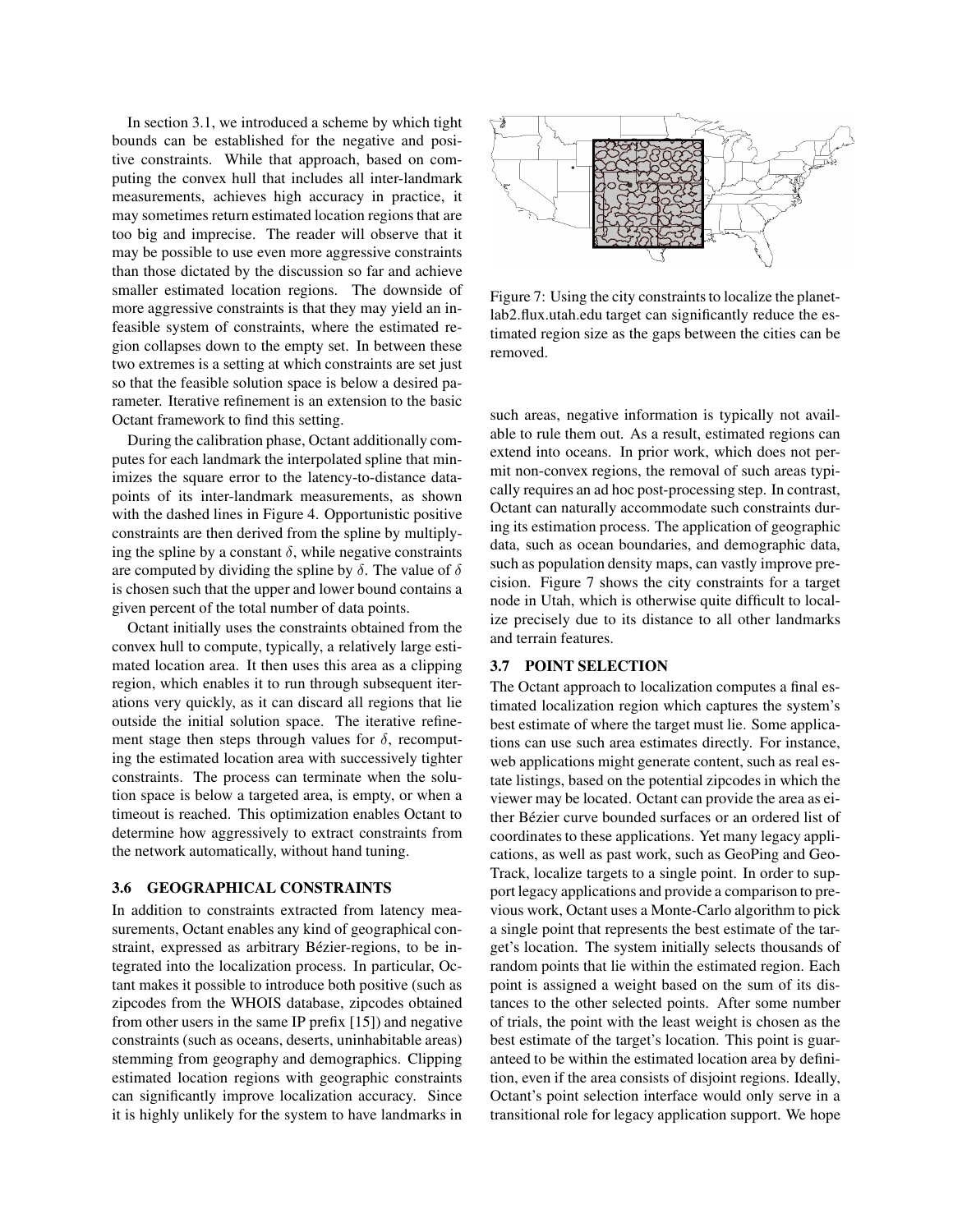

Figure 8: Comparison of the accuracy of different localization techniques in the PlanetLab dataset. Octant achieves significantly greater accuracy than previous work, yielding point estimates for nodes that are substantially closer to the real positions of the targets.

that future applications will be made general enough to take advantage of the extra information in Octant's estimated area.

# **4 IMPLEMENTATION**

The Octant framework for geolocalization is practical, entails low measurement overhead and is computationally inexpensive to execute. The core operations involve the manipulation of Bézier curves, which is a compact representation of curves specified by four control points. Standard libraries support common operations, such as intersection, subtraction, and union on Bézier curves, and implement them efficiently by manipulating only the control points [10]. In addition, Bézier curves are robust to slight inaccuracies in their control points [5].

Our Octant implementation does not depend on having control of the target node, or the intermediate routers between the landmarks and the target. Ideally, the target should respond to probes consistently and quickly. A target behind a slow last mile link, or a slow target that incurs high interrupt and processing latencies for all responses will have its response latency factored into its height, which will then compensate for the node's slower speed. Targets that are inconsistent can pose problems; our current implementation performs 10 ICMP pings and uses the minimum RTT time as the basis for extracted constraints.

Overall, the code consists of 9800 lines of code, whose structure enables it to operate as a third party service, providing geolocalization results given an IP address using only about 50 nodes deployed on the Internet. When a new landmark comes online, it goes through the calibration phase, measures its latencies to other landmarks,



Figure 9: The percentage of targets inside the Octant's location estimate is significantly higher than GeoLim's due to Octant's mechanisms for handling uncertainty of individual landmark's location estimate.

and ships its results back to a centralized server. From then on, the landmarks simply perform ping measurements to target IP addresses and report their results to the centralized server. The server performs the localization by combining the constraints. On a 2GHz machine, this operation currently takes a few seconds once the landmarks are calibrated. The system can easily be made decentralized or optimized further, though our focus has been on improving its accuracy rather than its speed, which we find reasonable.

# **5 EVALUATION**

We evaluated Octant using physical latency data collected from a PlanetLab dataset consisting of 51 PlanetLab [7] landmark nodes in North America, as well as a public traceroute server dataset consisting of 53 traceroute servers maintained by various commercial and academic institutions in North America. The latency data for the PlanetLab dataset and the public traceroute servers dataset were collected on Feb 1, 2006 and Sept 18, 2006, respectively, using 10 time-dispersed ICMP ping probes to measure round-trip times. Kernel timestamps were used in the latency measurements to minimize timing errors due to overloaded PlanetLab nodes. To evaluate the efficacy of using secondary landmarks, we also collected the full traceroute information between every landmark and target pair, as well as latency data between the landmarks and intermediate routers. Whenever appropriate, we repeat measurements 10 times, randomizing landmark selection, and plot the standard deviation.

Evaluating the accuracy of a geolocalization system is difficult, because it necessitates a reliable source of IP to location mappings that can be used as the "ground truth." Such an authoritative mapping is surprisingly dif-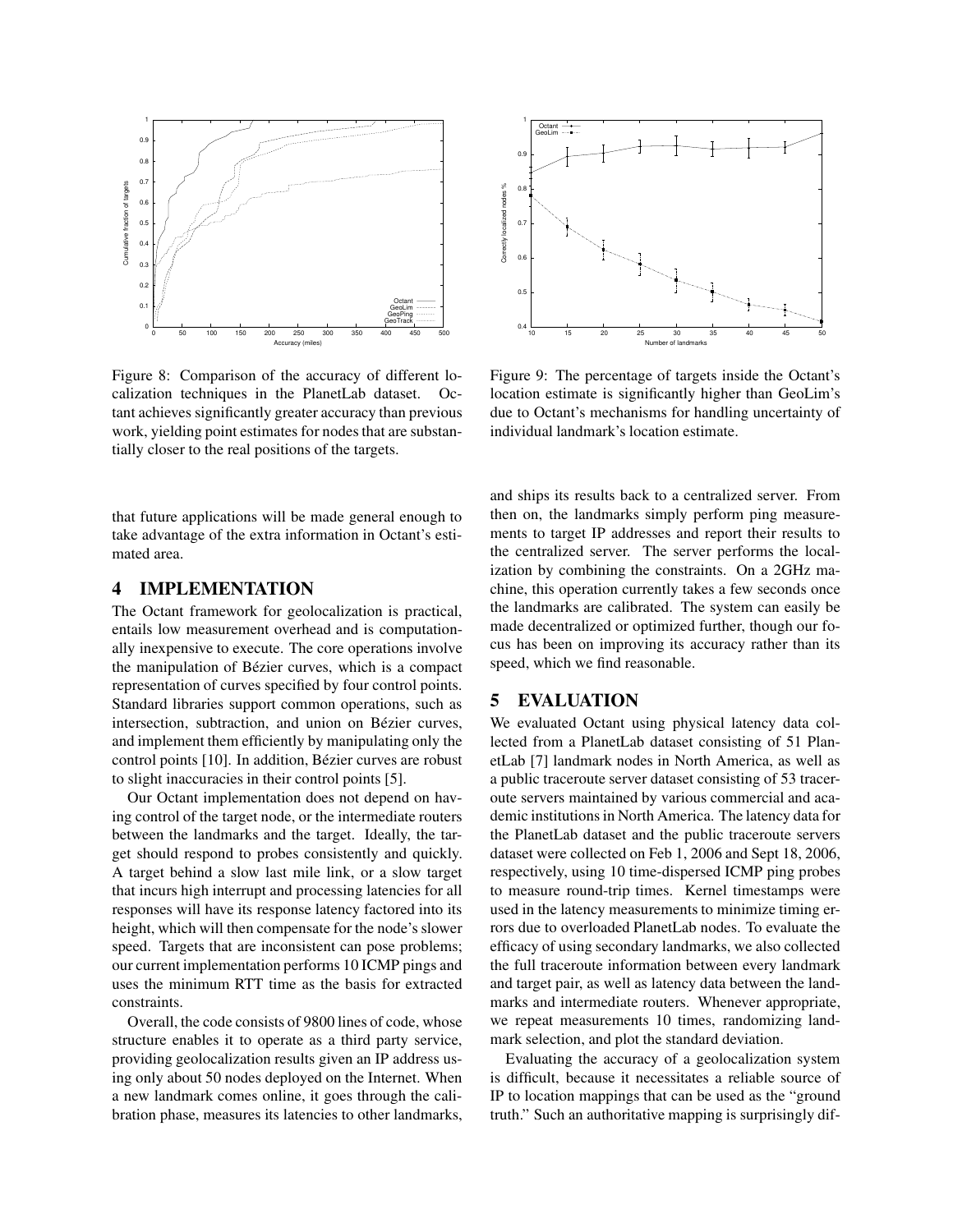

Figure 10: The area of Octant's location estimate is significantly smaller than GeoLim's across all tested number of landmarks.

ficult to obtain. Our evaluation relies on a total of 104 targets, chosen from the PlanetLab and the traceroute server datasets as described below. We limit our study to North America as the number of PlanetLab nodes on other continents is too few to yield statistically significant results. We vary the number of landmarks inside North America to examine the behavior of the system at lower densities.

In our PlanetLab dataset, nodes serve both as landmarks and targets, following [15, 11]; of course, the node's own position information is not utilized when it is serving as a target. No two hosts in our evaluation reside in the same institution, which rules out simple yet unrealistic and unscalable solutions to geolocalization that rely on having a nearby landmark for every target.

The traceroute servers in the public traceroute server dataset are used only as targets, with 32 PlanetLab nodes serving as landmarks. The individual traceroute server owners specify the location of their traceroute servers as part of the traceroute service. However, these selfprovided locations are often erroneous; we eliminate nodes whose reported positions violate speed of light constraints or disagree with a commercial IP geolocation database [2] from consideration.

We first compare Octant with GeoLim, GeoPing, and GeoTrack on the PlanetLab dataset. We evaluate these approaches based on their accuracy and precision, and examine how these two metrics vary as a function of the number of landmarks and average inter-landmark distance. We examine accuracy in terms of two metrics: one is the distance between the single point estimate returned by these geolocalization techniques and the physical location of the node, while the other is the percent of nodes whose real-world locations reside within the estimated location area. The former metric allows us to compare Octant to previous systems, such as GeoPing and Geo-



Figure 11: The average distance between a target's physical location and the single point estimate returned for that target. Octant achieves high accuracy with low numbers of landmarks.

Track, that compute only a point estimate, and evaluates how well these systems perform for legacy applications that rely on a single point position. The latter, applicable only to recent geolocalization systems including Octant and GeoLim and proposed by GeoLim [11], evaluates how well area-based approaches perform. Note that comparisons using the latter metric need to be accompanied by measurements on the size of the estimated area (otherwise a simple solution containing the globe will always locate the node accurately), which we also provide.

Figure 8 shows the accuracy of different geolocalization techniques by plotting the CDF of the distance between the position estimate and the physical location of a node. Octant significantly outperforms the other three techniques across the entire set of targets. The median accuracy of Octant is 22 miles, compared to median accuracy of 89 miles for GeoLim, 68 miles for GeoPing and 97 miles for GeoTrack. GeoLim was not able to localize approximately 30% of the targets, as its overaggressive constraint extraction leads to empty regions. Even the worst case under Octant is significantly lower than the worst cases encountered with other techniques. The worst case under Octant, GeoLim, GeoPing and GeoTrack are 173, 385, 1071, and 2709 miles, respectively.

A median error of 22 miles is difficult to achieve based solely on constraints obtained online from uncoordinated and unsynchronized hosts, in the presence of routing anomalies and non-great circle routes. As a point of comparison, if all hosts on the Internet were connected via point-to-point fiber links that followed great-circle paths, host clocks were synchronized, and there were no routing anomalies, achieving such error bounds using packet timings would require timing accuracy that could accu-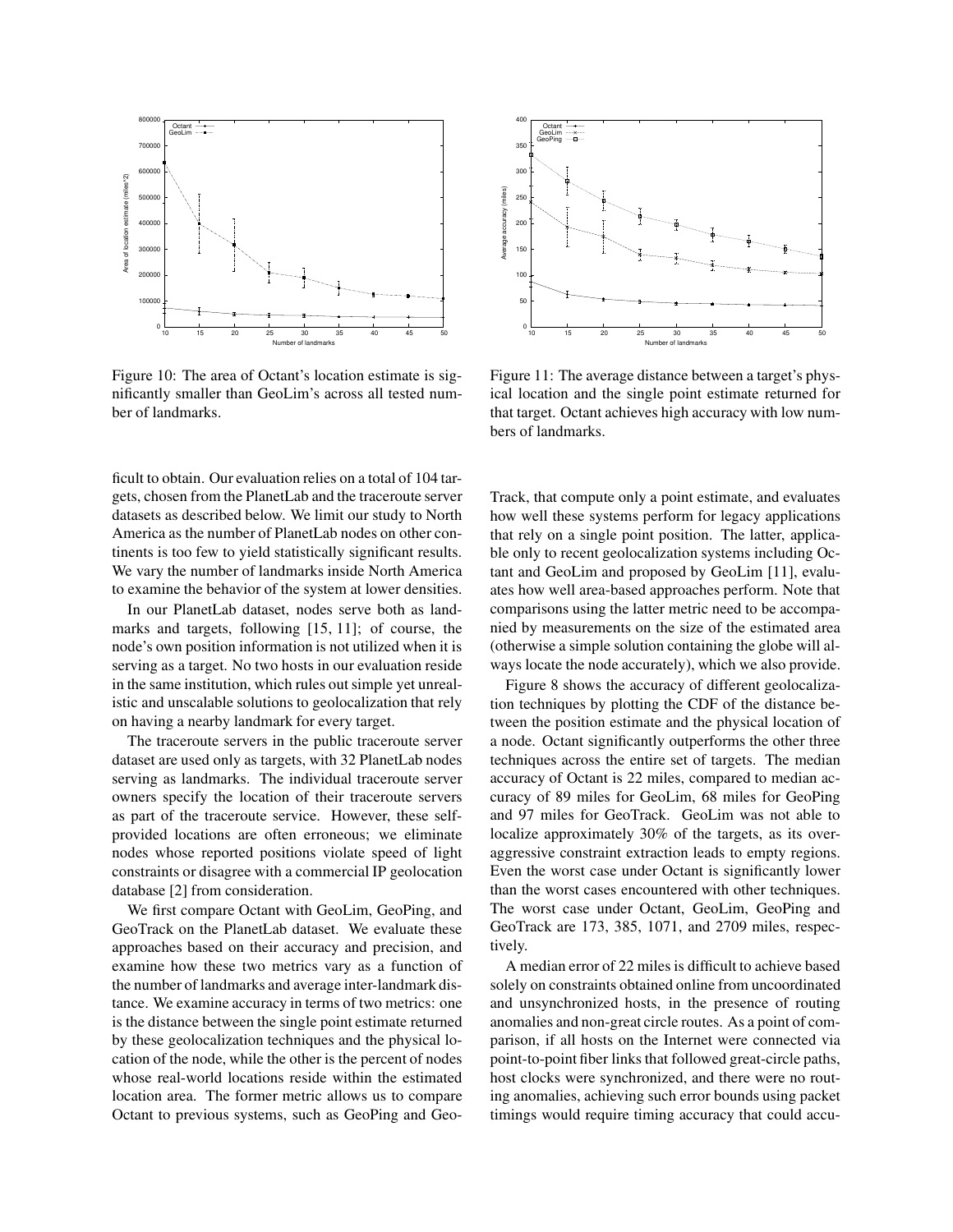

Figure 12: The contributions of individual optimizations used in Octant to geolocalization accuracy. The use of intermediate nodes provides the largest improvement to system accuracy.

rately distinguish a delay of  $22 * 1.6/(2/3 * 300000) =$ 170 microseconds.

In a typical deployment, the number of landmarks used to localize a target is often constrained by physical availability, and an implementation may not be able to use all landmarks in the localization of all targets due to load limits, node failures, or other network management constraints. We evaluate Octant's performance as a function of the number of landmarks used to localize targets, and compare to GeoLim, the only other regionbased geolocalization system. Figure 9 shows the number of nodes that were located successfully; that is, their physical locations were inside the estimated location region returned by Octant. Three findings emerge from the plot. First, the percentage of nodes that are successfully localized is quite high for Octant, averaging more than 90% when the number of landmarks exceeds 15. Second, the accuracy of the Octant approach remains flat or improves slightly with increasing numbers of landmarks. Using 15 landmarks yields results that are almost as good as using all 50, and adding more landmarks does not hurt performance. Finally, the accuracy of the GeoLim approach is high for low numbers of landmarks, and drops as more landmarks are introduced. This surprising behavior is due to overaggressive extraction of constraints in GeoLim; as the number of landmarks increases, the chances that a "bad" node, whose network connection yields an unexpected delay, will introduce an over-constraint grows. When there are too many conflicting constraints, GeoLim yields the empty set as its location estimate, whereas the weighted combination of constraints enables Octant to avoid these pitfalls. With all 50 landmarks, GeoLim returns the empty set for more than 29% of the targets.



Figure 13: The percentage of targets located on average within their estimated location areas for Octant, Octant without various optimizations, and GeoLim.

The preceding evaluation, which examined the percentage of nodes whose physical locations lie inside their estimated location region, needs to be coupled with an examination of the size of the estimated location regions to put the accuracy of the systems in context. Figure 10 shows the area of the estimated location region for GeoLim and Octant. The size of the geolocalization region is quite small for Octant at 10 landmarks, and remains the same or slowly decreases with additional landmarks. For small numbers of landmarks, GeoLim returns substantially larger areas that are a factor of 6 bigger than Octant's, which explains its ability to localize about 80% of the nodes with 10 landmarks. Adding more landmarks refines GeoLim's location estimates, though even at 50 landmarks, GeoLim's location estimates are twice the size of Octant's. Octant is able to keep the region small via its careful extraction of constraints and use of negative information.

We next examine the absolute error in legacy position estimates based on a single point. Figure 11 plots the average distance between a target's physical location and the single point estimate returned for that target. Octant consistently achieves high accuracy, even with landmarks as few as 15. In contrast, GeoLim and GeoPing exhibit performance that degrades as the number of landmarks decreases and their distribution throughout the space becomes more sparse. Octant's performance as the number of landmarks decreases mostly stems from its ability to use routers inside the network as secondary landmarks. Octant's average error is significantly less than both GeoPing and GeoLim even when Octant uses a fifth of the landmarks as the other schemes.

To provide insight into Octant's accuracy, we examine its performance as we disable various optimizations. We examine the individual contribution of each of our opti-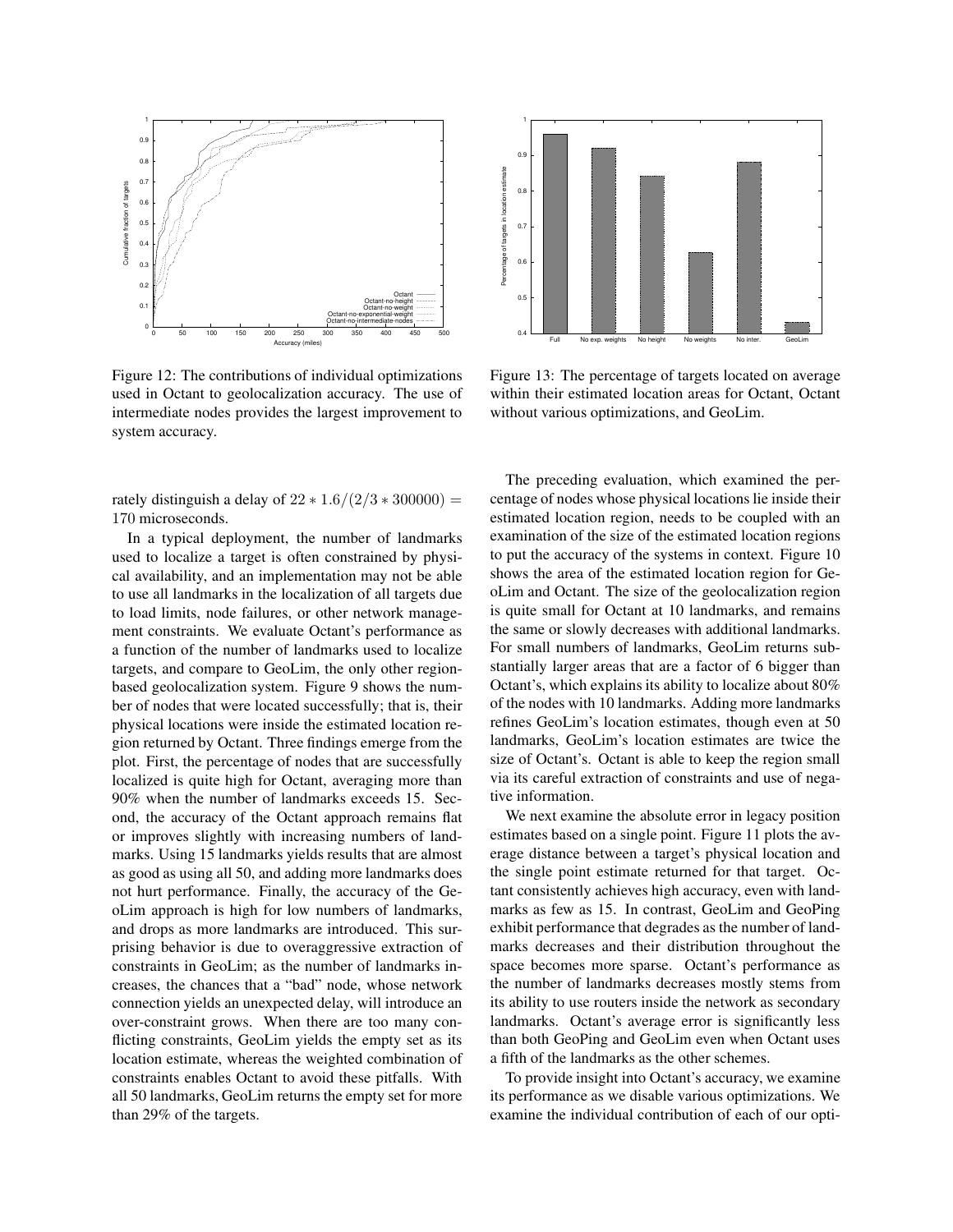

Figure 14: The area of the location estimate for Octant with demographic and geographic constraints. The use of these exogenous constraints substantially reduce the size of the estimated area.



Figure 15: The accuracy of different localization techniques on the public traceroute servers dataset show very similar results to those from the PlanetLab dataset, with Octant yielding point estimates that are significant closer to the real positions of the targets.

mizations, namely heights, weights, exponential weights and intermediate nodes, by turning off each one in turn and comparing their accuracy with that of the complete Octant system. Figure 12 shows the resulting CDFs. The largest improvement to system accuracy is due to the use of intermediate nodes, which significantly increases the number of usable landmarks in the system. **Undns** is useful approximately half the time, but transitive localization is critical to precise localization.

Figures 13 and 14 provide further insight into the impact of various optimizations on Octant's accuracy and precision. Figure 13 plots the percentage of nodes localized with each of the optimizations turned off. NoInter refers to Octant with localization through secondary landmarks inside the network turned off, NoWeights uses no weights associated with constraints, NoHeight disables the last hop delay approximation, NoExpWeights uses weights but all constraints carry equal weights. The distinction between NoWeights and NoExpWeights is subtle but important. In NoWeights, the estimated location of the target is the intersection of all available constraints. In contrast, NoExpWeights estimates the location of the target as the union of all regions above a certain weight threshold. The effects of a limited number of incorrect constraints can be mitigated by trading off precision, as chosen by the threshold value. The largest contribution in improving accuracy, approximately 33%, stems from the use of weights. GeoLim is less accurate than all the different Octant configurations, even though its location estimates are significantly larger.

The use of geographical constraints in Octant significantly reduces the size of the location estimates. Figure 14 shows the size of the location estimates in square miles for Octant with the population density ("cities") constraint which introduces clipping areas into location estimates weighted by the density of the population inside that region, with the oceans constraint which clips oceans from the solution space, and without any geographic constraints, as well as the location estimate area for GeoLim. The use of either geographical constraint alone makes a significant improvement in the location estimate, improving the precision of the estimates. Combined, these geographical estimates greatly improve the fidelity of the location estimates returned by Octant.

The results from our public traceroute servers dataset which includes a mixture of smaller commercial organizations and academic institutions are very similar to those from our PlanetLab dataset. Figure 15 shows the CDF of the distance between the position estimate and the physical location of a node. Octant again outperforms the other three techniques across the entire set of targets, with a median localization error of 25 miles, compared to 56 miles for GeoLim, 155 miles for GeoPing and 50 miles for GeoTrack. The significant decrease in accuracy for GeoPing is likely due to the reduction of landmarks from 51 in the PlanetLab dataset to 32 in the traceroute servers dataset, as GeoPing is the most sensitive technique to the number of available landmarks.

These results show that Octant achieves high accuracy in its point estimate for a target, high probability that its location estimate will contain the target, and high precision as indicated by the size of its location estimate area. Overall, Octant can locate the median node to a point within 22 miles of its physical position, or to a tight area (factor of two smaller than previous work) that contains the physical location with 90% probability. Octant requires very few landmarks to be effective; as few as 20